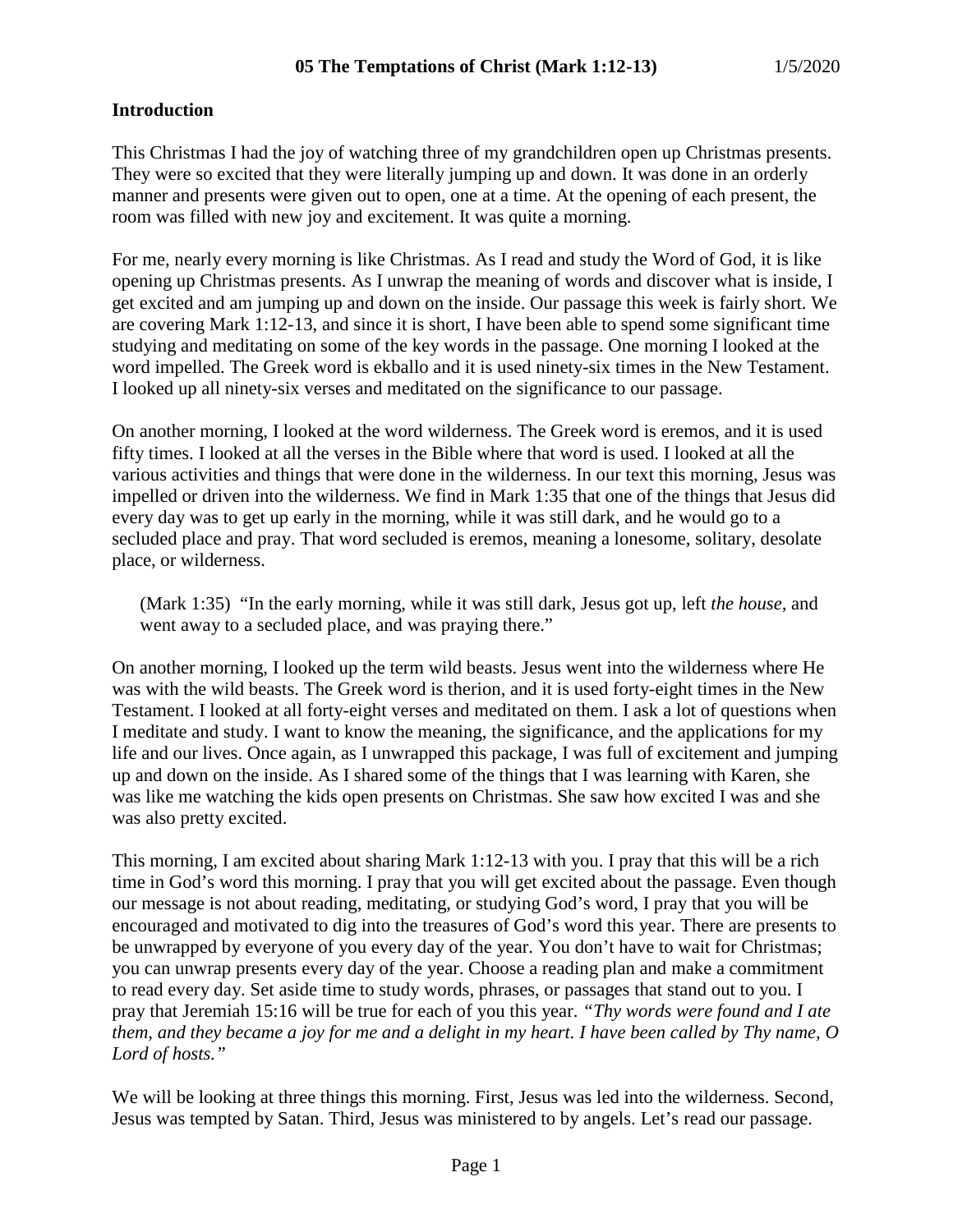(Mark 1:12-13) "Immediately the Spirit impelled Him *to go* out into the wilderness. {13} And He was in the wilderness forty days being tempted by Satan; and He was with the wild beasts, and the angels were ministering to Him."

# **The Temptations of Christ**

- 1. Driven Into The Wilderness
- 2. Tempted By Satan
- 3. Ministered to by angels

### 1. **Jesus Is Driven Into The Wilderness**

The first thing that we see is that the Spirit impelled Jesus to go out into the wilderness. The KJV says that "the Spirit driveth him into the wilderness." The ESV says that "the Spirit immediately drove Him into the wilderness." In Romans 8:14, we read "For all who are led by the Spirit of God are sons of God." Jesus is THE Son of God. Why would the Spirit drive or impel or make Jesus go into the wilderness?

(Mark 1:12 KJV) "And immediately the Spirit driveth him into the wilderness."

(Mark 1:12 ESV) "The Spirit immediately drove him out into the wilderness."

(Rom 8:14) "For all who are led by the Spirit of God are sons of God."

I looked up the Greek word and saw that it was ekballo, which is a compound word:  $Ek + ballo$ . (Strong's G1544) Ek denotes the point of origin where action or motion begins and ballo means to throw). The compound word eans to send, put out, thrust, cast, or drive. It is used ninety-six times and it is translated in thirty-eight cases as cast, casting, or casts. As I looked at all the verses I saw that all the demons were cast out or ekballo. Wow, Jesus was cast out into the wilderness like a demon being cast out. That did not sound like the way I think that the Holy Spirit leads. I looked at the parallel verses in Luke 4 and Matthew 4. Both of those accounts say that Jesus was led by the Spirit. In Luke 4:1, Jesus "was led around by the Spirit in the wilderness. In Matthew 4:1, Jesus was led up by the Spirit into the wilderness. In both cases the Greek word "ago" is used, which means to lead, bring, or carry. Why did Mark use ekballo instead of ago? So I continued looking at the other verses where ekballo was used.

(Luke 4:1) "Jesus, full of the Holy Spirit, returned from the Jordan and was led (ago, Strong's G71, to lead, bring, carry) around by the Spirit in the wilderness."

(Matt 4:1) "Then Jesus was led up (anago, Strong's G321, ana (G71)– up  $+$  ago (G303) – to lead or bring) by the Spirit into the wilderness to be tempted by the devil.

In Matthew 12:28, Jesus said, "But if I cast out demons by the Spirit of God, then the kingdom of God has come upon you." All at once I began to sense something. At Jesus' baptism, the Holy Spirit had come upon Him. He was now under the influence and command of the Spirit of God. Like a demon, He was under the authority of the Holy Spirit.

(Matt 12:28) "But if I cast out (ekballo, G1544) demons by the Spirit of God, then the kingdom of God has come upon you."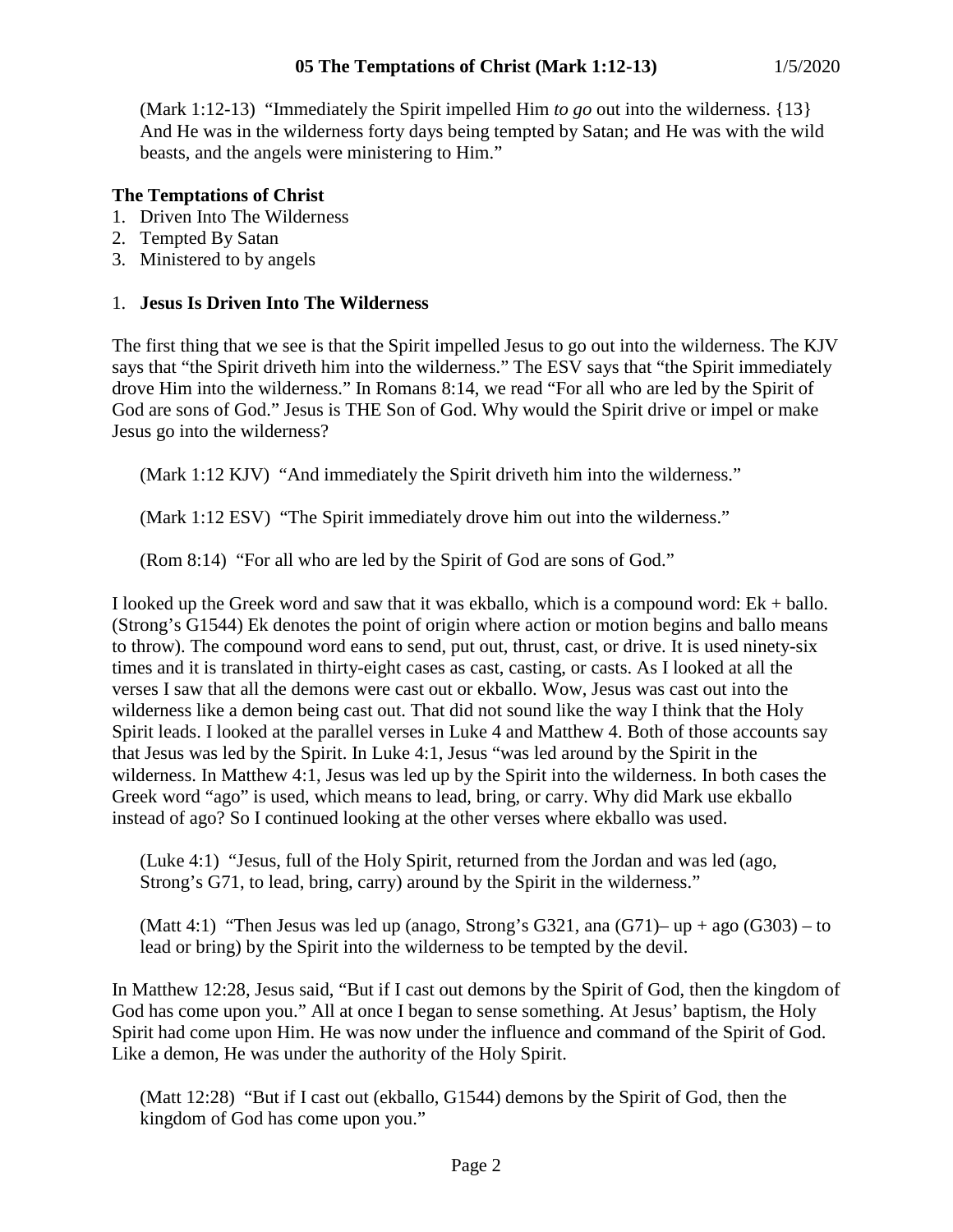The next verse was Matthew 21:12-13 "and Jesus entered the temple and drove out all those who were buying and selling in the temple, and overturned the tables of the money changers and the seats of those who were selling doves. And He said to them, 'It is written, 'My house shall be called a house of prayer', but you are making it a robbers' den." Jesus took command and exercised His authority and threw them out of the temple.

(Matt 21:12-13) "And Jesus entered the temple and drove out all those who were buying and selling in the temple, and overturned the tables of the money changers and the seats of those who were selling doves. {13} And He \*said to them, "It is written, 'MY HOUSE SHALL BE CALLED A HOUSE OF PRAYER'; but you are making it a ROBBERS' DEN."

In Mark 5:39-41, A little girl had died. Jesus went in and told them that she was asleep and they laughed at Him. But, he put them out. He took charge of the situation and sent them out of the room. Then, He took the girl's hand and said, "Talitha kum!" which means, "Little girl, I say to you, get up." There was no question who was in charge of what was going on. Jesus took charge and sent them out. (A similar account happens with Tabitha in Acts 9:39-41 and ekballo is used in that passage as well.)

(Mark 5:39-41) "And entering in, He said to them, "Why make a commotion and weep? The child has not died, but is asleep." {40} They *began* laughing at Him. But putting them all out (ekballo), He \*took along the child's father and mother and His own companions, and \*entered *the room* where the child was. {41} Taking the child by the hand, He \*said to her, "Talitha kum!" (which translated means, "Little girl, I say to you, get up!")."

Then, I looked at John 10:3-4 which is about the good shepherd. The sheep hear the shepherd's voice and he calls them by name and leads them out. When he puts forth all his own, he goes ahead of them and they follow him because they know his voice. Again, the Shepherd is in charge of the sheep. They know that the shepherd is in charge and they do what He says. A shepherd does not violently cast out or harshly put them out. He merely calls them and they come because they trust the shepherd. That trust has been established and they know him and his voice. The use of ekballo simply signifies that the shepherd is in charge and calling the shots. There is no harshness or violence implied.

(John 10:3-4) "To him the doorkeeper opens, and the sheep hear his voice, and he calls his own sheep by name and leads them out. {4} When he puts forth (ekballo) all his own, he goes ahead of them, and the sheep follow him because they know his voice."

I began to have an understanding of why Mark said that the Spirit impelled or drove Him out. Ekballo signifies the authority of the Holy Spirit over Jesus. Jesus was under the authority and leading of the Holy Spirit. He knew the voice of the Holy Spirit. He trusted the Holy Spirit. He submitted to the leading of the Holy Spirit. When the Spirit led (ago) Jesus into the wilderness, it was the Holy Spirit who was now in charge. That is why Mark used ekballo.

Do we allow the Holy Spirit to be in charge? Do we yield to the leading of the Holy Spirit? Or, do we determine what we will do or not do when the Holy Spirit prompts us? Does God lead us or does He have to use authority to get us to do what He wants us to do. I have always said that I want the Lord to whisper to me. I want to respond to the gentle voice. I don't ever want God to have to raise His voice at me. I want to have a heart of obedience and submission that is sensitive to His voice and leading, and quick to obey.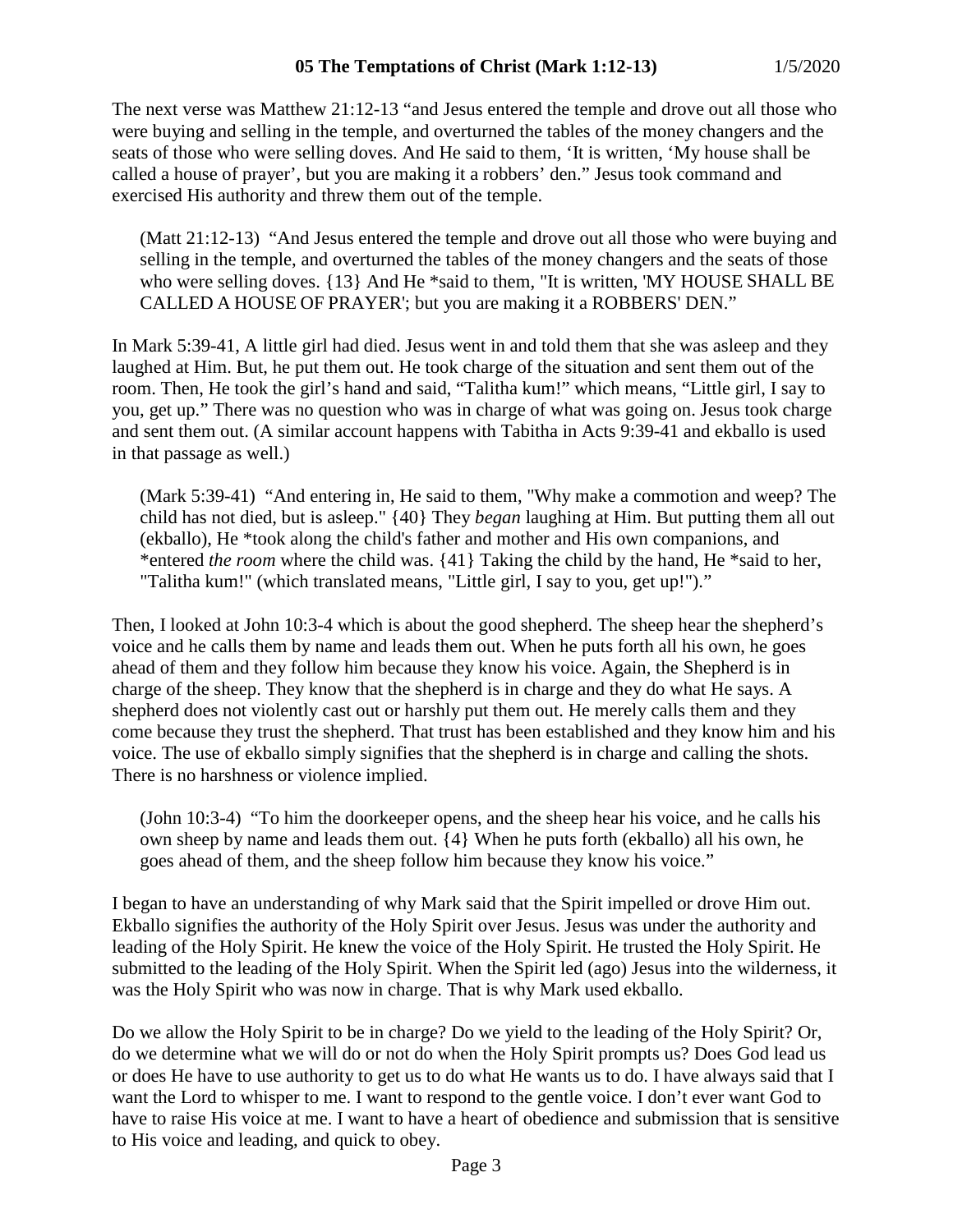The next question I had was about the wilderness. Why did the Holy Spirit lead Jesus into the wilderness? The Greek word for wilderness is eremos (Strong's G2048), and it means desolate, solitary, or lonesome. It is used fifty times in the New Testament. So, I looked at all the verses where eremos was used. In addition to our passage where Jesus was tempted, a lot of significant things happened. Earlier in our chapter we saw in Mark 1:4 that John the Baptist appeared in the wilderness and was preaching a baptism of repentance. No one can repent for you. Repentance is something that you do on your own. True repentance comes out of the heart, not because someone makes you repent. So, Jesus was preaching repentance in a solitary place.

In Mark 1:35, Jesus went out into the wilderness to pray in the early morning while it was still dark. That was the pattern in His life. There were no distractions. It was quiet and He could spend alone time with the Father. I have found that the early mornings are a wonderful time to spend with the Father. I would not mind having Karen in the room with me, but she wants that eremos time, so she goes into the living room to have her quiet time. She is alone with the Father. That is what Jesus did.

In Mark 6:31, Jesus and His disciples went to the wilderness to rest. They had just returned from a ministry trip and were exhausted. They had been with people and they were drained from pouring into others. Ministry can drain you. Being in a busy place or a loud place can make it difficult to get the rest you need. Sometimes you need to go to a place that is not crowded, a solitary or lonesome place and get some R&R. Most women need to get away from their home to get rest. While at home, they see things that need to be done. They see children that need to be attended to. So, husbands, you need to get your wife away from the house and take her on a date. Take her on a vacation so that the daily burdens and pressures can be taken off of her and she can get some rest. I told Tom Swenson a while back that vacation time at home is good, but I don't really get much down time. For me, getting away on a cruise without email, phone, or text messages is a good way to get some rest. Otherwise, I am always on call and the daily burdens and pressures are still there. Many people find that camping is a great way. Some like fishing because it is just them and the lake or stream. All the cares of the world are behind them. Jesus told His disciples to go to a secluded place to get some rest.

In Matt 14:13, Jesus heard about John's death and went into the wilderness. Sometimes, we want to grieve, mourn, cry, or just have some time to process things. Jesus was that way when John the Baptist was beheaded. This was his cousin. This was the Messenger who had baptized Him. Jesus had tremendous respect for John and He was obviously affected the news, and needed some time by Himself.

#### 2. **Jesus Is Tempted by Satan**

But why did the Holy Spirit drive Jesus to go into the wilderness? Verse thirteen tells us the answer. Jesus was driven into the wilderness to be tempted by Satan. Why did He need to be tempted by Satan? In the Lord's Prayer, we are taught to pray that we would not be led into temptation, but to be delivered from evil. Why was Jesus led into a place where He would face every possible temptation? I believe that it was for the same reason that He came to earth. He did it for our sakes.

(Mark 1:13) "And He was in the wilderness forty days being tempted by Satan; and He was with the wild beasts, and the angels were ministering to Him."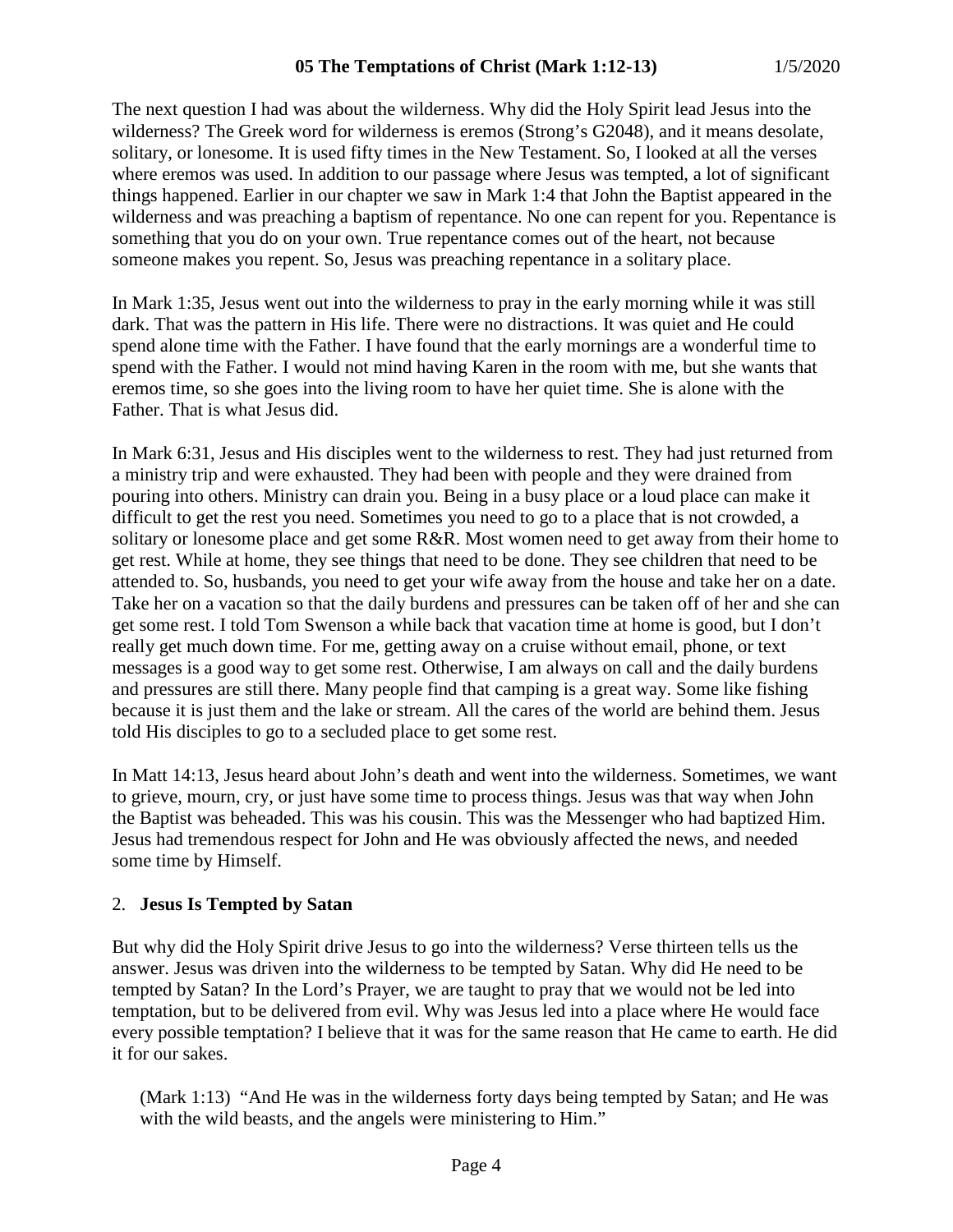We find the answer in Hebrews 2:18. "For since He Himself was tempted in that which He has suffered, He is able to come to the aid of those who are tempted." You and I are going to face temptations in life. Jesus has been through those same temptations and He can help us. He can come to our aid when we face temptations.

(Heb 2:18) "For since He Himself was tempted in that which He has suffered, He is able to come to the aid of those who are tempted."

In 1 Corinthians 10:13 we are taught that no temptation has overtaken us that is not common to man. Jesus has faced all those temptations and nothing that we are tempted in is strange to Him. He understands it and can come to our aid. Paul wrote that God is faithful and He will not let us be tempted beyond our ability. That is encouraging. God is faithful. He has made a promise to you and I that He won't let us be tempted beyond our ability to stand against it. When we face a temptation, we should know three things right off the bat. First, Jesus has already overcome this temptation. Second, God is watching over us and He is not going to let us down. He will be faithful to help us and come to our aid. Third, we can overcome this temptation. God said that He will not allow us to go into a temptation that we cannot stand up to.

(1 Cor 10:13) "No temptation has overtaken you that is not common to man. God is faithful, and he will not let you be tempted beyond your ability, but with the temptation he will also provide the way of escape, that you may be able to endure it."

But, that is not all. God promises that when we are tempted, He will provide a way of escape. When we are tempted, we need to be looking for God's way of escape. Sometimes the best thing to do is run. Paul taught us to flee from immorality. When Joseph was tempted by Potiphar's wife, he ran from the temptation. Sometimes we might just need to shut the TV off. We might need to ask a brother to hold us accountable about something. Look for God's way of escape because He has promised to provide it for us. He can come to our aid in our time of need.

That is not the only answer we see in Hebrews. In Hebrews 4:15-16 we read that our High Priest, Jesus, sympathizes with our weaknesses. He was tempted in all things as we are, yet without sin. We are encouraged to draw near to Him in our time of need because He will give grace and mercy in our time of need. Don't just look for the way of escape. Look for His grace and mercy and help in our time of need.

(Heb 4:15-16) "For we do not have a high priest who cannot sympathize with our weaknesses, but One who has been tempted in all things as *we are, yet* without sin. {16} Therefore let us draw near with confidence to the throne of grace, so that we may receive mercy and find grace to help in time of need."

Jesus was impelled to go out into the wilderness to be tempted by Satan. Next we find that he was with the wild beasts. There were several things that caught my attention about this. First, Jesus was tempted by Satan. The name Satan means adversary. Satan is against you and I. He is not for you. God is for you, but we are in a battle with an enemy who is against you. In the other accounts, we are given some other names.

(Mark 1:13) "And He was in the wilderness forty days being tempted by Satan; and He was with the wild beasts, and the angels were ministering to Him."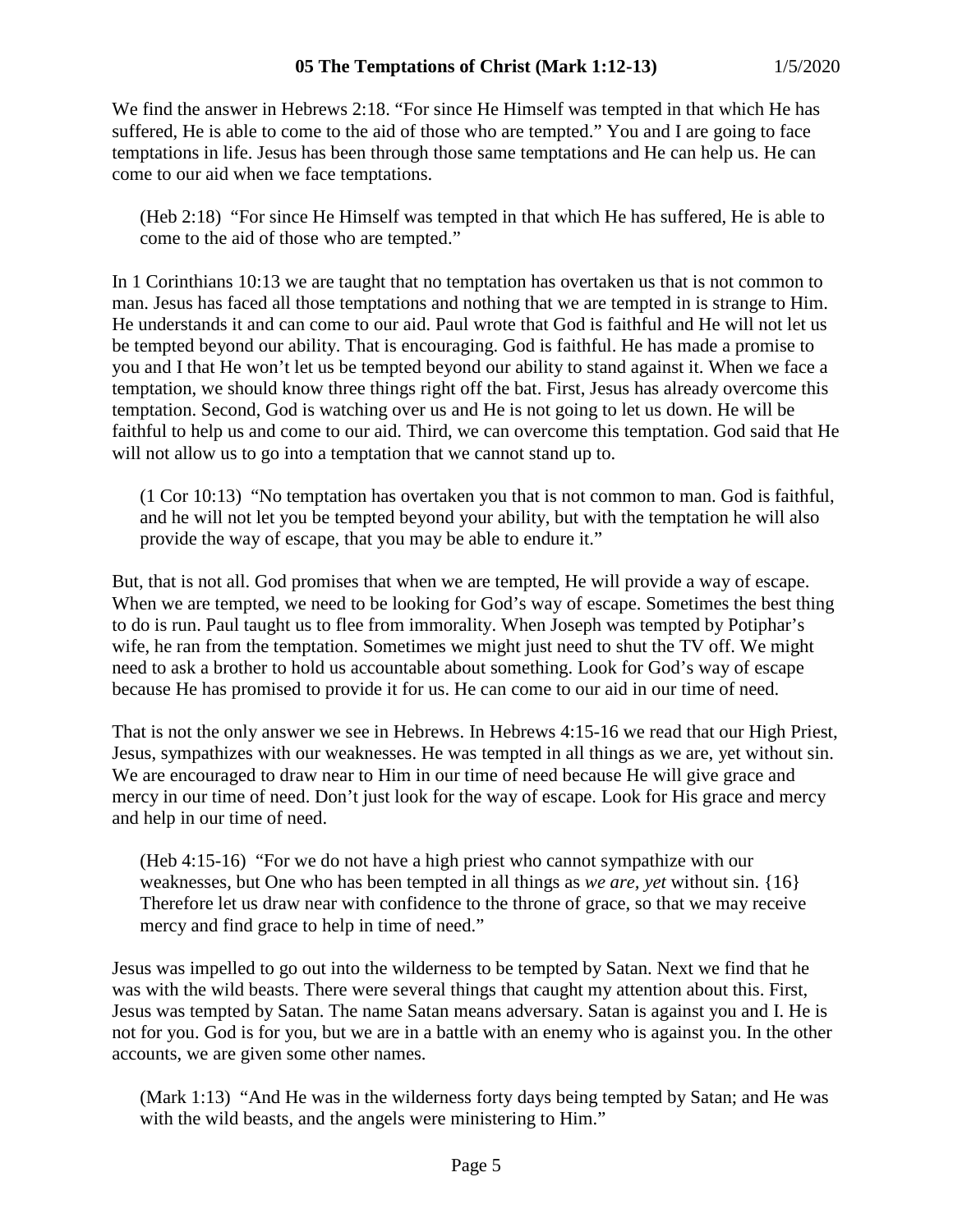In Matthew's account we read that Jesus was tempted by the devil. The Greek word is diabolos, which means slanderous or falsely accusing. Satan is the one that tempts you and me. Satan is also the one that slanders and falsely accuses us. Satan is the one that tries to bring condemnation on us. We get the English word, diabolical from this same Greek word. Satan is diabolical in every sense of the word. Matthew goes on and in verse three he calls Satan the tempter. Satan is the one that tempted Jesus. Satan is the one that tempts you and I.

(Matt 4:1-3) "Then Jesus was led up by the Spirit into the wilderness to be tempted by the devil. {2} And after He had fasted forty days and forty nights, He then became hungry. {3} And the tempter came and said to Him, "If You are the Son of God, command that these stones become bread."

In James 1, God tells us that we are not to say that we are tempted by God. God cannot be tempted by evil and He Himself does not tempt anyone. There are two sources of temptation. We see that the devil is the tempter and He tempted Jesus. But in James we also learn that we are tempted by our own lusts. In John 2:15 we read that there is the lust of the eyes and the lust of the flesh and the boastful pride of life. When Jesus was tempted, He was tempted with these same three things. He was tempted with all the kingdoms on the earth and their glory. That is the lust of the eyes. He became hungry after fasting for forty days and was tempted with bread, which is the lust of the flesh. The devil will use these lusts in our lives to tempt us. Remember in times of temptation that God does not tempt us. Instead, our High Priest is ready to come to our aid and give us grace, mercy, and to provide a way of escape. We serve a faithful God who is for us. It is Satan who is our adversary, and tries to tempt us to get us to sin.

(James 1:13-16) "Let no one say when he is tempted, "I am being tempted by God"; for God cannot be tempted by evil, and He Himself does not tempt anyone. {14} But each one is tempted when he is carried away and enticed by his own lust. {15} Then when lust has conceived, it gives birth to sin; and when sin is accomplished, it brings forth death. {16} Do not be deceived, my beloved brethren."

In addition to the names of Satan, I was drawn to study wild beasts. I asked, why does Mark mention that Jesus was with wild beasts. What does that have to do with these temptations? Of course there are wild beasts in the wilderness, but why mention them. I looked up the word for wild beasts and it is therion (Strong's G2342) Therion is used forty-eight times in the New Testament and thirty-eight of those are in Revelations (in 30 verses). I studies all forty-eight verses trying to find out the significance of their mention. Here is my interpretation, and I say that it is my interpretation because I could not find any commentaries or information that supported what I believe is the significance.

I believe that the wild beasts refer to the beasts that we find in Revelation. I want to spend a few minutes in Revelation 13 and then make a few comments.

(Rev 13:1-18) "And the dragon stood on the sand of the seashore. Then I saw a beast coming up out of the sea, having ten horns and seven heads, and on his horns *were* ten diadems, and on his heads *were* blasphemous names. {2} And the beast which I saw was like a leopard, and his feet were like *those* of a bear, and his mouth like the mouth of a lion. And the dragon gave him his power and his throne and great authority. {3} *I saw* one of his heads as if it had been slain, and his fatal wound was healed. And the whole earth was amazed *and followed* after the beast; {4} they worshiped the dragon because he gave his authority to the beast;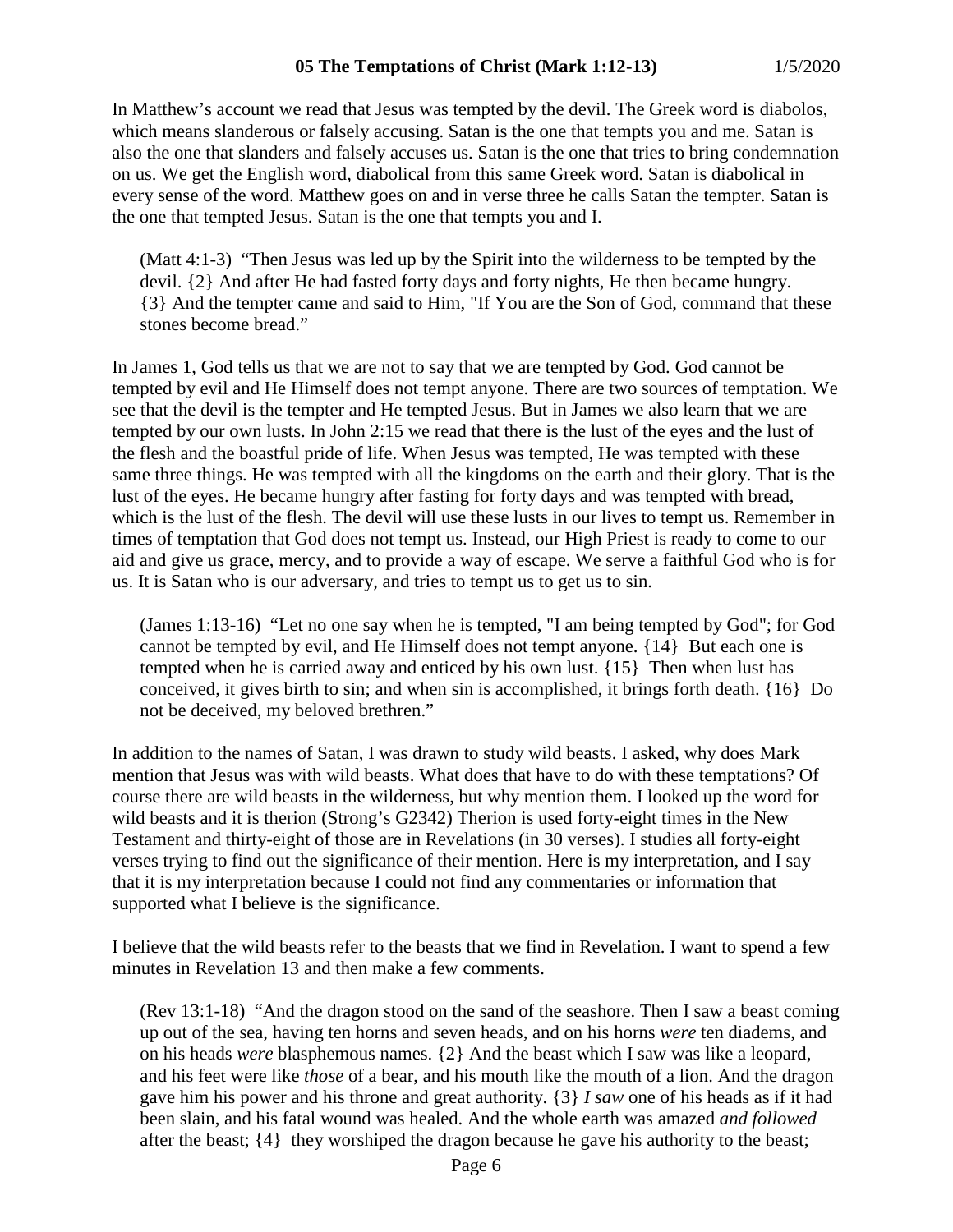and they worshiped the beast, saying, "Who is like the beast, and who is able to wage war with him?"  $\{5\}$  There was given to him a mouth speaking arrogant words and blasphemies, and authority to act for forty-two months was given to him. {6} And he opened his mouth in blasphemies against God, to blaspheme His name and His tabernacle, *that is,* those who dwell in heaven. {7} It was also given to him to make war with the saints and to overcome them, and authority over every tribe and people and tongue and nation was given to him. {8} All who dwell on the earth will worship him, *everyone* whose name has not been written from the foundation of the world in the book of life of the Lamb who has been slain. {9} If anyone has an ear, let him hear. {10} If anyone *is destined* for captivity, to captivity he goes; if anyone kills with the sword, with the sword he must be killed. Here is the perseverance and the faith of the saints. {11} Then I saw another beast coming up out of the earth; and he had two horns like a lamb and he spoke as a dragon. {12} He exercises all the authority of the first beast in his presence. And he makes the earth and those who dwell in it to worship the first beast, whose fatal wound was healed. {13} He performs great signs, so that he even makes fire come down out of heaven to the earth in the presence of men. {14} And he deceives those who dwell on the earth because of the signs which it was given him to perform in the presence of the beast, telling those who dwell on the earth to make an image to the beast who \*had the wound of the sword and has come to life. {15} And it was given to him to give breath to the image of the beast, so that the image of the beast would even speak and cause as many as do not worship the image of the beast to be killed. {16} And he causes all, the small and the great, and the rich and the poor, and the free men and the slaves, to be given a mark on their right hand or on their forehead, {17} and *he provides* that no one will be able to buy or to sell, except the one who has the mark, *either* the name of the beast or the number of his name. {18} Here is wisdom. Let him who has understanding calculate the number of the beast, for the number is that of a man; and his number is six hundred and sixty-six."

First, in verse one a beast came up out of the sea. That is the same Greek word, therion. In fact, in all these verses where you see the word beast, it is therion. In verse eleven there is another beast that comes up out of the earth. So, there were more than one beast. I do not pretend to be a scholar about the book of Revelation, but here is what many interpret this to be. The dragon is Satan. The beasts are demons who have been given power. Notice in verse two that the dragon gave him his power and his throne and great authority. And in verse seven the dragon gave the beast the authority "to make war with the saints and to overcome them, and authority over every tribe and people and tongue and nation was given to him." These are powerful demonic forces.

In Revelation 20:10, the devil, the beast, and the false prophet are all thrown into the lake of fire. Many believe that one beast is the false prophet and the other beast is the anti-Christ. The anti-Christ is slain and comes back to life to deceive people.

(Rev 20:10) "And the devil who deceived them was thrown into the lake of fire and brimstone, where the beast and the false prophet are also; and they will be tormented day and night forever and ever."

In Revelation 13:11-12, the false prophet makes everyone worship the anti-Christ. In verse 15, whoever does not worship the beast is killed. In verse 17, people receive the image of the beast so that they can buy and sell. In Revelation 14:9-11, the saints do not receive the mark of the beast and the people that receive the mark of the beast face the wrath of God. In Revelation 15:2,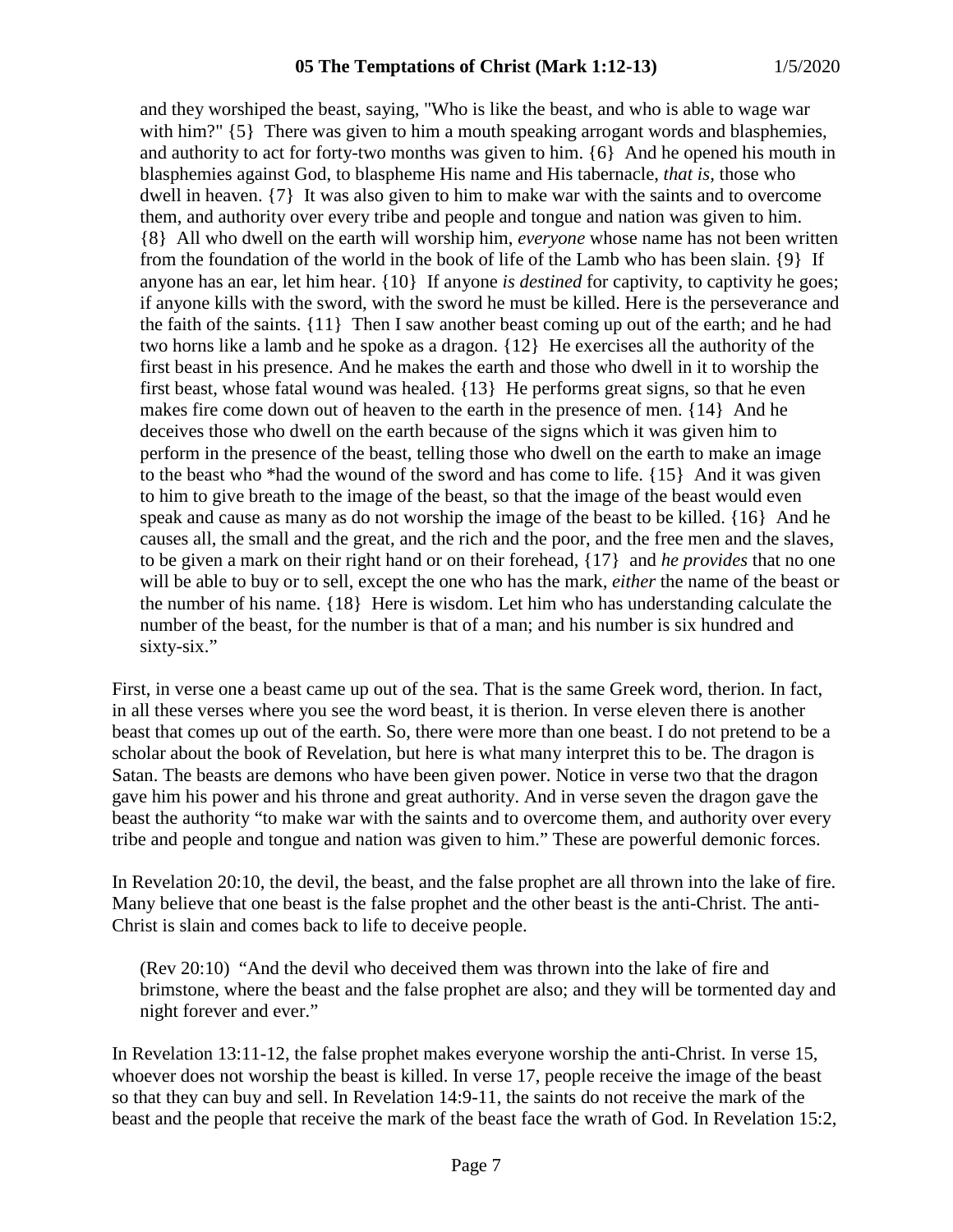those who had been victorious over the beast and his image and the number of his name stand on the sea of glass and hold harps of God. (They are worshiping.)

I believe that when Jesus was led into the wilderness to be tempted by Satan and was with wild beasts, He was in an all-out spiritual battle with Satan and his demonic forces. In Ephesians 6:12 we read that our struggle is not against flesh and blood, but against the rulers, against the powers, against the world forces of this darkness, against the spiritual forces of wickedness in the heavenly places. We see in Daniel 10:12-13 that an angel was sent to Daniel in response to his prayers. The angel was delayed because he was held up by the prince of the kingdom of Persia. There are well-organized spiritual forces of darkness. They have territories and spheres that they operate in. These are the forces of darkness that Jesus faced in the wilderness. These are the wild beasts that He was in a battle against.

(Eph 6:10-12) "Finally, be strong in the Lord and in the strength of His might. {11} Put on the full armor of God, so that you will be able to stand firm against the schemes of the devil. {12} For our struggle is not against flesh and blood, but against the rulers, against the powers, against the world forces of this darkness, against the spiritual *forces* of wickedness in the heavenly *places.*"

(Dan 10:12-13) "Then he said to me, "Do not be afraid, Daniel, for from the first day that you set your heart on understanding *this* and on humbling yourself before your God, your words were heard, and I have come in response to your words. {13} But the prince of the kingdom of Persia was withstanding me for twenty-one days; then behold, Michael, one of the chief princes, came to help me, for I had been left there with the kings of Persia."

In the days to come Christians are going to face horrific temptations from Satan and his demonic forces, including these two beasts. Many Christians are going to be put to death and martyred because they refuse to worship the beast. Many Christians are going to face temptations to receive the mark of the beast so that they can carry on their businesses. These are real temptations. Jesus faced all these spiritual forces of wickedness and prevailed. Jesus overcame all these temptations. He resisted and He is now able to come to our aid when we get into battles with these powerful forces of darkness. Jesus did it and we can overcome also. True believers are not going to take the mark of the beast. True believers are going to suffer in the tribulation to come. We must remember that any temptation that we face has already been faced by our Savior and He is ready to come to our aid and rescue. I believe that is the significance of the wild beasts in our passage today.

## 3. **Jesus Is Ministered To By Angels**

Jesus was in the wilderness for forty days being tempted. Mark does not tell us but Matthew tells us that He fasted these forty days and nights. Then he became hungry. I can tell you that I fasted for forty days and nights and I got hungry a lot sooner than after the forty days was up. There are some real hunger pains. I went from being 180 pounds down to 128 pounds. I was both cold and hungry during that fast. I don't have much time to talk about that fast today, but I was hungry before the forty days. The maximum time that we can go without food is about 40 days. I think that Jesus reached the maximum hunger point after forty days and then he was tempted. Forty represents completion. It was at the completion of His fast that He was tempted by food.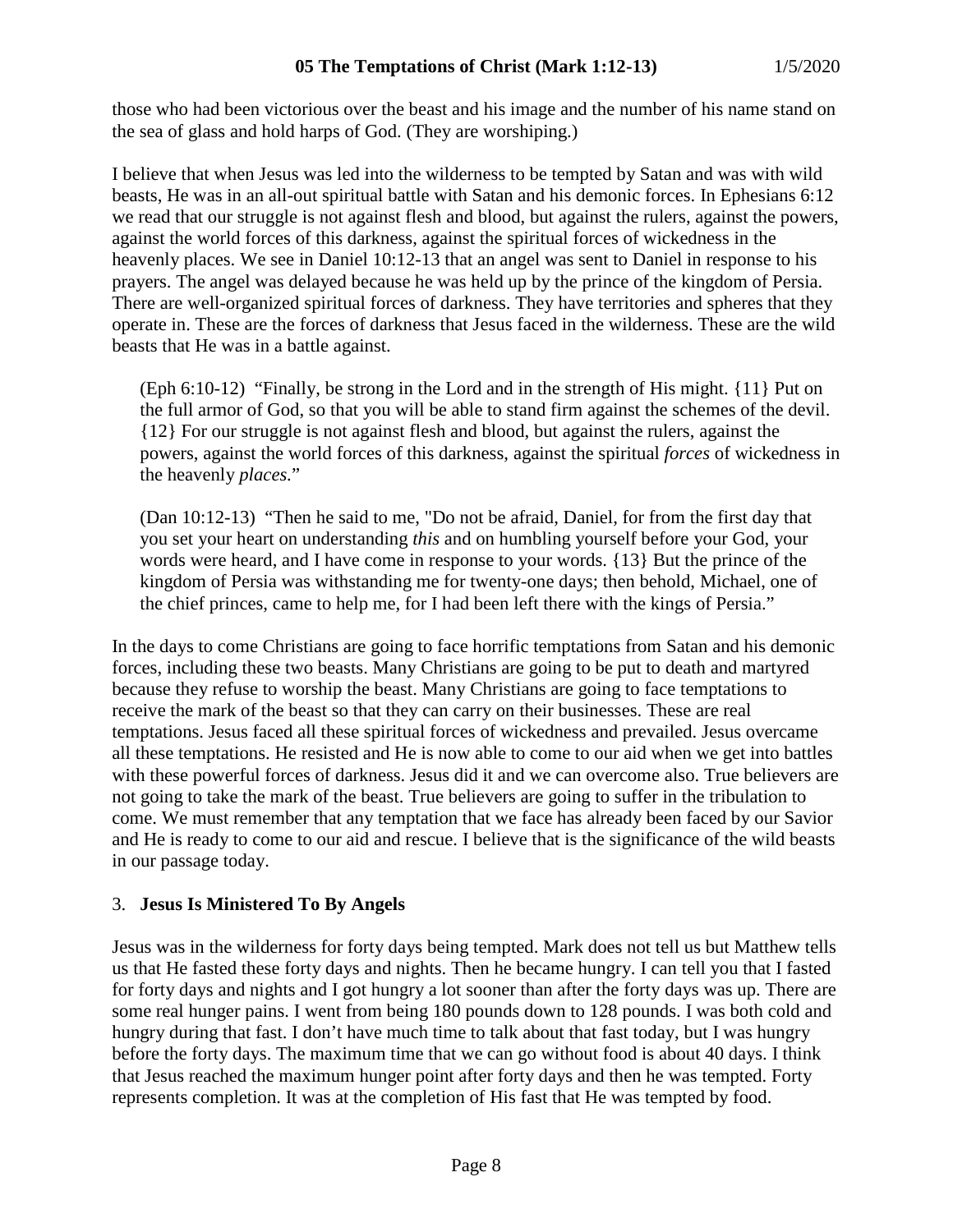(Mark 1:13) "And He was in the wilderness forty days being tempted by Satan; and He was with the wild beasts, and the angels were ministering to Him."

(Matt 4:1-4) "Then Jesus was led up by the Spirit into the wilderness to be tempted by the devil. {2} And after He had fasted forty days and forty nights, He then became hungry. {3} And the tempter came and said to Him, "If You are the Son of God, command that these stones become bread." {4} But He answered and said, "It is written, 'MAN SHALL NOT LIVE ON BREAD ALONE, BUT ON EVERY WORD THAT PROCEEDS OUT OF THE MOUTH OF GOD.'"

Mark records that He was in the wilderness forty days being tempted. The forty, being the number of completion, signifies that the devil had tempted Jesus in all things and that the time of temptations in the wilderness were complete. In Matthew, we find that at the end of those forty days the devil left Jesus and then angels came and began to minister to Him. In Luke we find that when the devil had finished every temptation, he left Jesus until an opportune time. This onslaught of temptations, this forty-day season of temptations, was finished. Jesus had overcome all of the temptations that are common to man.

(Matt 4:11) "Then the devil left Him; and behold, angels came and *began* to minister to Him."

(Luke 4:13) "When the devil had finished every temptation, he left Him until an opportune time."

Notice that Luke said that the devil left Him until an opportune time. The devil was not done tempting Jesus and He is not done tempting you and I. The devil gave up on that battleground, but the war continued. The devil looks for opportune times to come against us. Peter warns us that our adversary, the devil, prowls around like a roaring lion, seeking someone to devour. The devil looks for opportune times. He looks for times when we are weak or vulnerable. A roaring lion looks for animals that have got separated from the rest of the flock or herd. There are millions of believers today that are separated from the flock; they are not part of a church flock. They are extremely vulnerable to the attacks of the devil. He is a roaring lion seeking someone to devour.

(1 Peter 5:8-9) "Be of sober *spirit,* be on the alert. Your adversary, the devil, prowls around like a roaring lion, seeking someone to devour. {9} But resist him, firm in *your* faith, knowing that the same experiences of suffering are being accomplished by your brethren who are in the world."

Peter goes on to tell us to resist him, firm in our faith. The temptations and attacks of the enemy are common to men. These same experiences are being accomplished successfully by other believers in the world. We are to resist the devil, standing firm, and we are to be encouraged that we also can overcome these attacks.

Just because the devil left Jesus until an opportune time does not mean that he was never going to tempt Jesus again. The devil just left that battle. He continued to come against Jesus and tempt Him. In Luke 22:28, Jesus told His disciples that they had continued with Him in His temptations. The NASB says trials, but it the Greek word is the one that is used for temptations, which is how the KJV translates it. He gathered His disciples after the forty days in the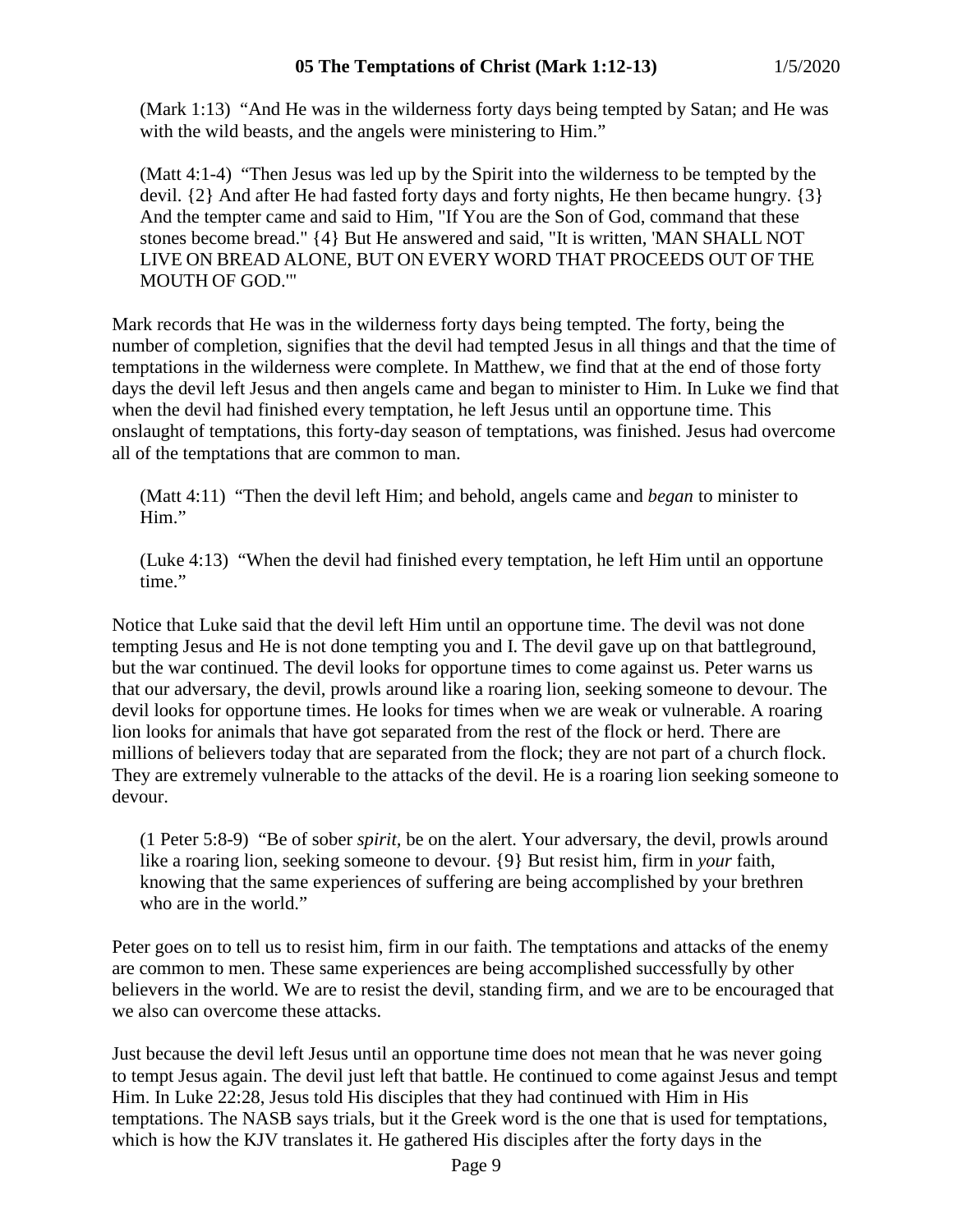wilderness, so this is referring to the temptations that He encountered during His earthly ministry after they had joined up with Him.

(Luke 22:28 KJV) "Ye are they which have continued with me in my temptations."

After the devil left Jesus, Matthew records that the angels came and ministered to Jesus. The word angel comes from the Greek word, angelos (Strong's G32), which means to bring tidings or a messenger. Their primary function is to bring messages. Gabriel appeared to Zacharias and told him he was going to have a son. Then, he appeared to Mary, and gave her the message that she was going to be impregnated by the Holy Spirit. An angel appeared to Joseph and told him not to be afraid to take Mary as his wife. An angel came and announced the good news to the Shepherds that a Savior had been born. An angel appeared to Joseph and told him to go to Egypt. Another angel came after Herod had died and told Joseph to return to Israel. An angel came to Daniel to give a response from God to his prayers and questions. These are just some examples of one of the primary ways that angels minister or serve us. The Greek word for minister here is diakonea (Strong's G1247), which means to attend, wait, or serve.

One of the main ways they serve is giving messages. But, there are many other ways that angels serve or minister to us. There are warring angels that are fighting on our behalf. There are protective angels. Just as Satan has a well-organized force of demons, God has an even moreorganized force of angels. When Jesus was being arrested, Peter cut off the ear of Malchus, the slave of the high priest. Jesus healed his ear, putting it back on and restoring it. That was a supernatural miracle and they still arrested Jesus. That is a baffling thing to me. I believe that slave came to Christ; we just don't have a record of it. Jesus told Peter to put down his sword. Then, He said, "Or do you think that I cannot appeal to My Father, and He will at once put at My disposal more than twelve legions of angels?" According to some, a legion was about 6,000 troops, so Jesus had over 70,000 angels at His disposal. There are angels over countries. There are angels over churches. These angels are under proper authority and are in rank. Just as they were at Jesus' disposal, I believe there are angels that are serving us.

(Matt 26:53) "Or do you think that I cannot appeal to My Father, and He will at once put at My disposal more than twelve legions of angels?"

After my forty-day fast, I called Karen my angel. She had researched what nutrients I most needed. She prepared juices from fruits and vegetables for me to begin getting the right nourishment. I have to tell you that turnip juice does not taste good, even if mixed with carrot and apple juice. It was not the greatest, but I allowed Karen to minister to me. She does me good all of my days. There were angels that came and ministered to Jesus. They may have brought a message of encouragement. I think they brought prepared food to restore Him physically.

## **Conclusion and Applications**

There are so many applications that can be taken from this short passage about Jesus being impelled to go into the wilderness to be tempted by Satan. Let's start with the thrust of the passage. It is about Jesus overcoming temptations. All of us are going to face temptations in life. Jesus, our High Priest, was tempted in all things and yet without sin. He is able to come to our rescue and give us grace, mercy, and a way of escape in temptations. He is faithful and will not allow us to be tempted beyond what we are able. He keeps His watchful eye on us and is ready to help us in our temptations. Application number one is to keep your eyes on the Lord. In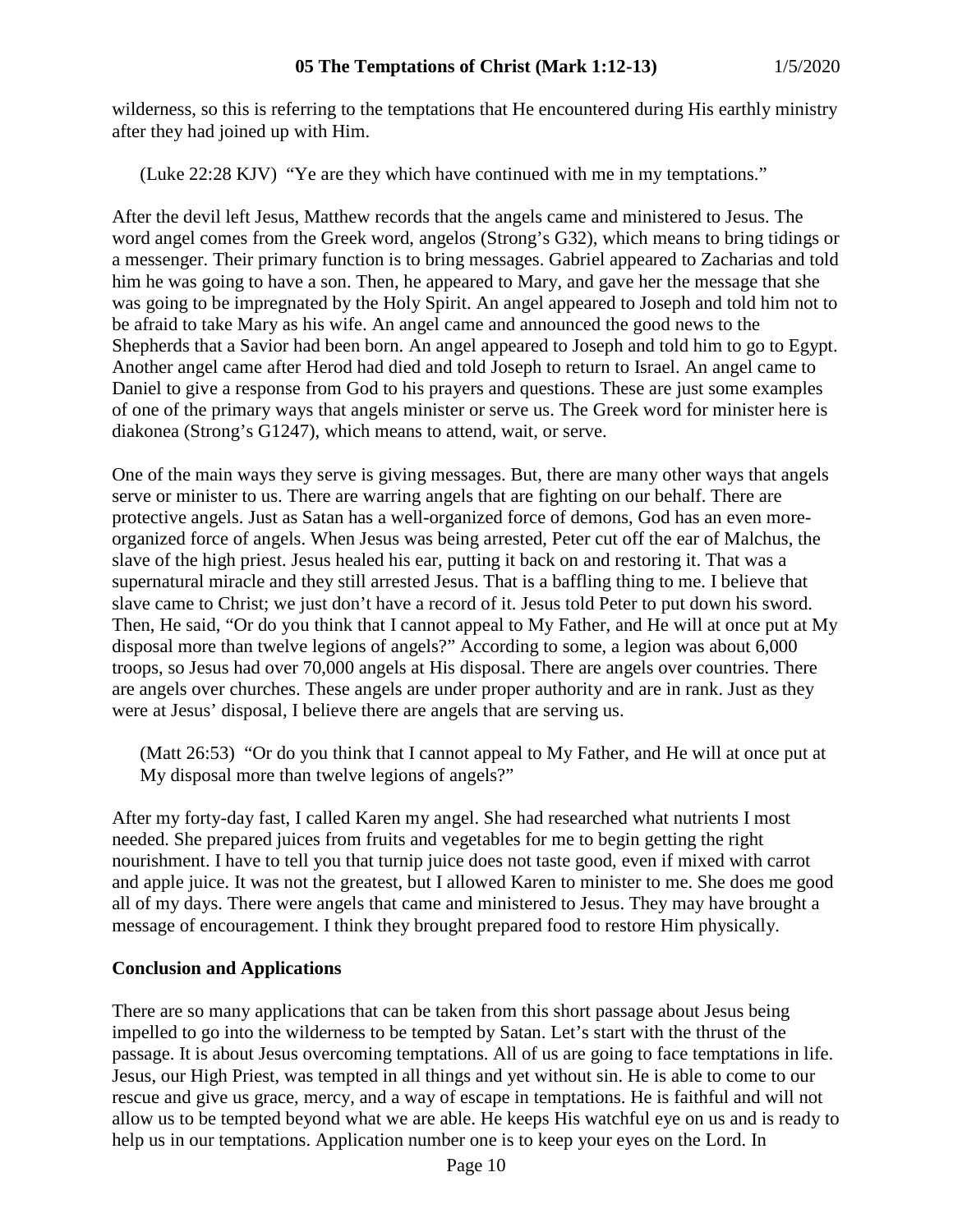temptations, look to the Lord. Look to the Lord for grace and mercy. Look to the Lord for the way of escape. Look to the Lord for wisdom and strength to endure and overcome. God is faithful and this temptation has not escaped His attention. He stands ready to help, so look to the Lord when the temptations come your way. You can overcome them, all of them, just as Jesus did.

The second application is about spiritual battle. Jesus was impelled to go into the wilderness to be tempted by Satan, and Jesus was there with wild beasts. This was a spiritual battlefield, where Jesus was facing Satan and his demonic forces. We are all in a spiritual battle, and these battles are going to get more intense in the days to come. According to the word of God there are going to be believers put to death because they refuse to worship the beast. There are going to be those who suffer because they refuse to take the mark of the beast. We must be ready for these battles. We must put on our armor and stand firm against the schemes of the enemy. I want to end with a verse in James 4:7. It says, "Submit therefore to God. Resist the devil and he will flee from you." In our spiritual battles, it is important to be submitted to God. Jesus was impelled by the Holy Spirit. We saw that the significance of that is Jesus was submitted to the Holy Spirit. He was not just led by the Holy Spirit. He had submitted to the authority of the Holy Spirit. Jesus was submitted to the Father and to the Holy Spirit. Have you submitted to God? Have you come to the place in your life where you bowed your knee and your heart and called Jesus Lord. We are saved by believing that Jesus is the Son of God and that He died and rose from the dead, and by confessing Jesus as Lord. Have you confessed Jesus as Lord? If not, I exhort you to submit to God this morning. Confess Him as Lord this morning. Just pray something like this. "Jesus, I believe that You are the Son of God and that You died for my sins and You rose from the dead. Forgive me for my sins and come into my life. I submit my life to You and I confess You as Lord. In Jesus' name I pray."

(James 4:7) "Submit therefore to God. Resist the devil and he will flee from you."

Others may have received Christ, but you are not living a life that is being driven and led by the Holy Spirit. You struggle in submission. Part of submitting to God is submitting to those that God has placed over you. For some, this may be submitting and obeying your parents, even when you think you know more than them. For some, this may mean submitting to your husband. For some, this may mean joining a church and submitting to the leaders in that church. For some, it may be a new commitment to obey the promptings of the Holy Spirit in your life. A key component in spiritual warfare is to submit to God. Jesus was impelled by the Spirit. He was fully submitted. He is our example and He will help us overcome.

If you would like to receive Christ, or for someone to pray with you, or would like to join the church, I invite you to come forward this morning and we will pray with you.